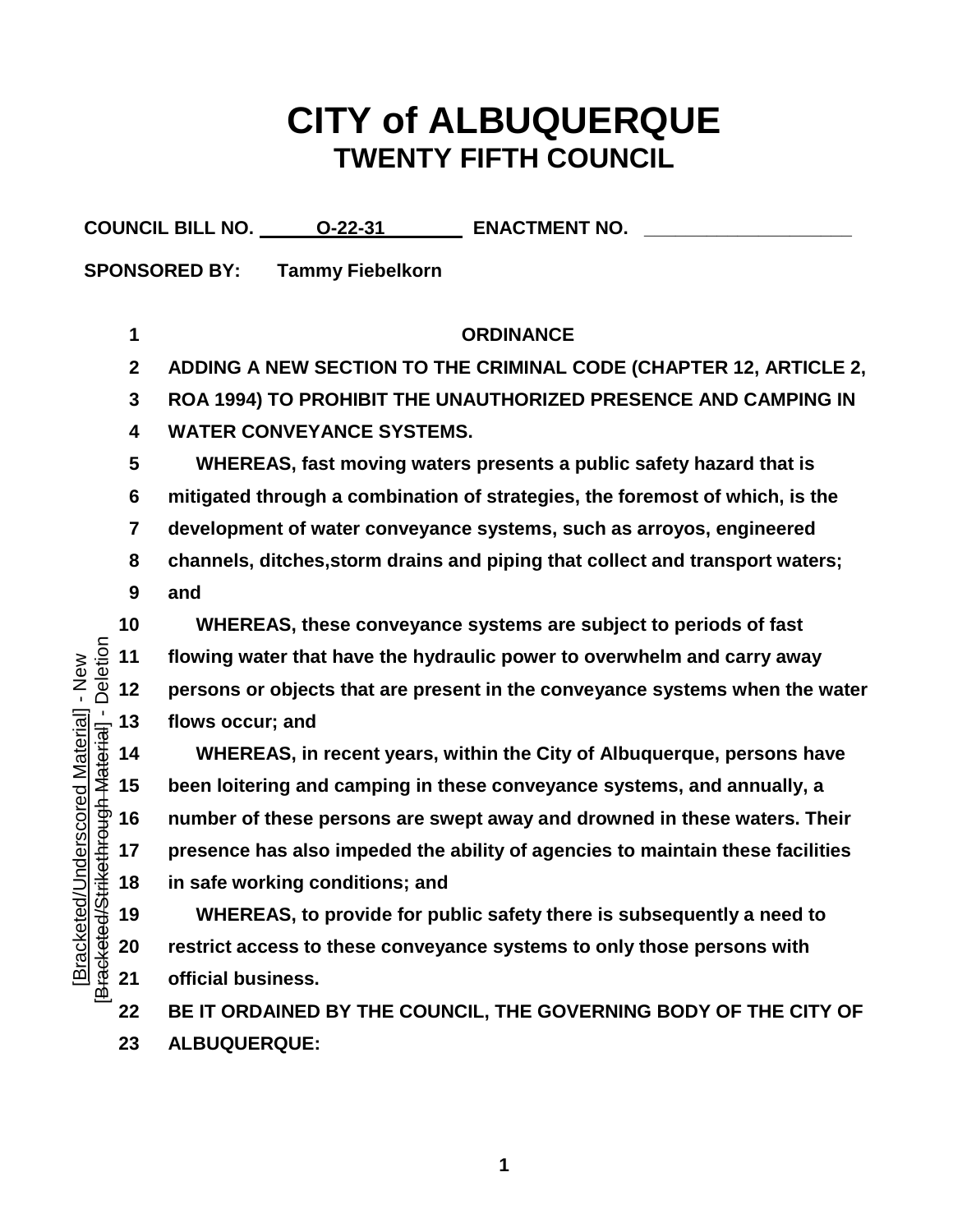**SECTION 1. A new Section 12-2-30 is hereby added to the Criminal Code, Chapter 12, Article 2 of the Revised Ordinances of Albuquerque, 1994, as follows: "[§12-2-30 UNAUTHORIZED PRESENCE AND CAMPING IN DRAINAGE CHANNELS, ARROYOS AND IRRIGATION CHANNELS. (A)** *Definitions.* **For purposes of this section, the following definitions shall apply unless the context clearly indicates or requires a different meaning:** *Arroyo.* **A natural or naturalistic water course formed by the action of fast- flowing water that is owned and maintained by a public agency.** *Camping.* **The setting up of any tent, shack, or other permanent or temporary structure or shelter, or preparing a sleeping bag or other bedding material for use in a water conveyance system.** *Drainage channel or piping.* **Engineered structures designed to convey water flow that is owned, maintained or under the authority of a public agency, and that may consist of earthen, concrete, metal, rock, brick and/or heavy-duty plastic or other materials.** *Irrigation channel.* **An engineered waterway structure, used for the**  Deletion [Bracketed/Strikethrough Material] - Deletion **purpose of carrying water from a source to soil used for farming or landscaping that is owned, maintained or under the authority of a public agency, and that may consist of earthen, concrete, metal, rock, brick and/or**<br> **21 heavy-duty plastic or other materials.**<br> **22** *Public agency.* The City of Albuquerque, the County of Bernalillo, the<br>
42<br> **23 Al heavy-duty plastic or other materials.**  *Public agency.* **The City of Albuquerque, the County of Bernalillo, the Albuquerque Metropolitan Arroyo Flood Control Authority, or the Middle Rio Grande Conservancy District.** *Right of way.* **The right of way includes all land within the parameters of the area within which the public agency owns, operates or maintains the drainage channel, arroyo, irrigation channel or piping, and is not restricted to the drainage channel, arroyo, irrigation channel, or piping.**  *Water Conveyance System* **An engineered or natural channel intended to transport water, including an arroyo, drainage channel, irrigation channel, and piping.**

[Bracketed/Underscored Material] - New

Bracketed/Underscored Material] - New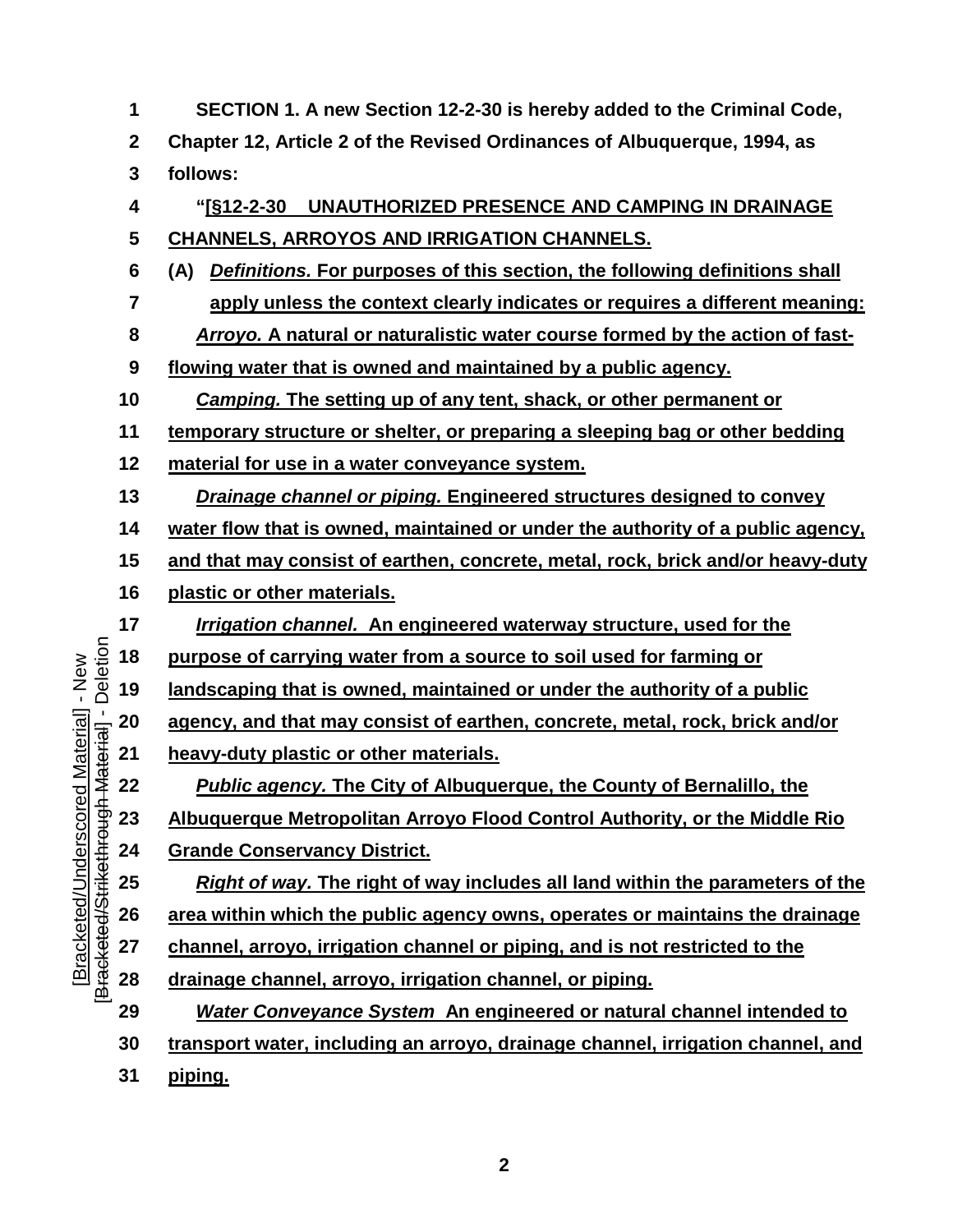|                                                 | 1                | (B)                                                                           | It is unlawful for any person to enter or to remain in a water conveyance      |  |
|-------------------------------------------------|------------------|-------------------------------------------------------------------------------|--------------------------------------------------------------------------------|--|
|                                                 | $\boldsymbol{2}$ |                                                                               | system which is owned, maintained or operated by a public agency and           |  |
|                                                 | $\mathbf{3}$     |                                                                               | which is not designated as an open space area or recreational path,            |  |
|                                                 | 4                |                                                                               | except for public safety personnel and employees of the public agency          |  |
|                                                 | 5                |                                                                               | that owns, maintains or operates said water conveyance system, or those        |  |
|                                                 | 6                |                                                                               | persons authorized by such agency.                                             |  |
|                                                 | 7                | (C)                                                                           | It is unlawful for any person to camp or loiter upon any part of the right of  |  |
|                                                 | 8                |                                                                               | way in which a water conveyance system owned, maintained or operated           |  |
|                                                 | 9                |                                                                               | by a public agency is located, including any portion of such right of way      |  |
|                                                 | 10               |                                                                               | that designated as "Open Space."                                               |  |
|                                                 | 11               | (D)                                                                           | It is unlawful for any person remain in an open space or recreational trail    |  |
|                                                 | 12               |                                                                               | that is within the right of way of a water conveyance channel after having     |  |
|                                                 | 13               |                                                                               | been instructued to leave by an employee of the public agency that             |  |
|                                                 | 14               |                                                                               | controls the water conveyance sytem, their designated representative, or       |  |
|                                                 | 15               |                                                                               | a law enforcement official, due to a public safety issue or to allow the       |  |
|                                                 | 16               |                                                                               | agency to conduct facility maintenance.                                        |  |
|                                                 | 17               | (E)                                                                           | It is unlawful for any person to operate a motor vehicle or an off highway     |  |
| Deletion                                        | 18               |                                                                               | vehicle in the right of way of a water conveyance system, that is owned,       |  |
| $-$ New                                         | 19               |                                                                               | maintained or operated by a public agency, including any water                 |  |
| d Material]<br>- Material]<br>-                 | 20               |                                                                               | conveyance system designated as "Open Space" or as a recreation trail,         |  |
|                                                 | 21               |                                                                               | except for public safety personnel and employees of the public agency          |  |
|                                                 | 22               |                                                                               | that owns, maintains or operates said water conveyance system, or those        |  |
| Bracketed/Underscore<br>Bracketed/Strikethrough | 23               |                                                                               | persons authorized by such agency.                                             |  |
|                                                 | 24               | (F)                                                                           | The penalties set forth in $\S$ 12-1-99 shall apply for a violation of this    |  |
|                                                 | 25               |                                                                               | section; provided, however, that a law enforcement officer, shall first        |  |
|                                                 | 26               |                                                                               | issue a written warning to a person for violating this section in lieu of a    |  |
|                                                 | 27               |                                                                               | citation or conducting an arrest. However, in the event of an immediate        |  |
|                                                 | 28               |                                                                               | danger, a verbal warning prior to a citation or arrest is permitted]"          |  |
|                                                 | 29               |                                                                               | SECTION 2. SEVERABILITY. If any section, paragraph, sentence, clause,          |  |
|                                                 | 30               |                                                                               | word, or phrase of this Ordinance is for any reason held to be invalid or      |  |
|                                                 | 31               | unenforceable by any court of competent jurisdiction, such decision shall not |                                                                                |  |
|                                                 | 32               |                                                                               | affect the validity of the remaining provisions of this Ordinance. The Council |  |